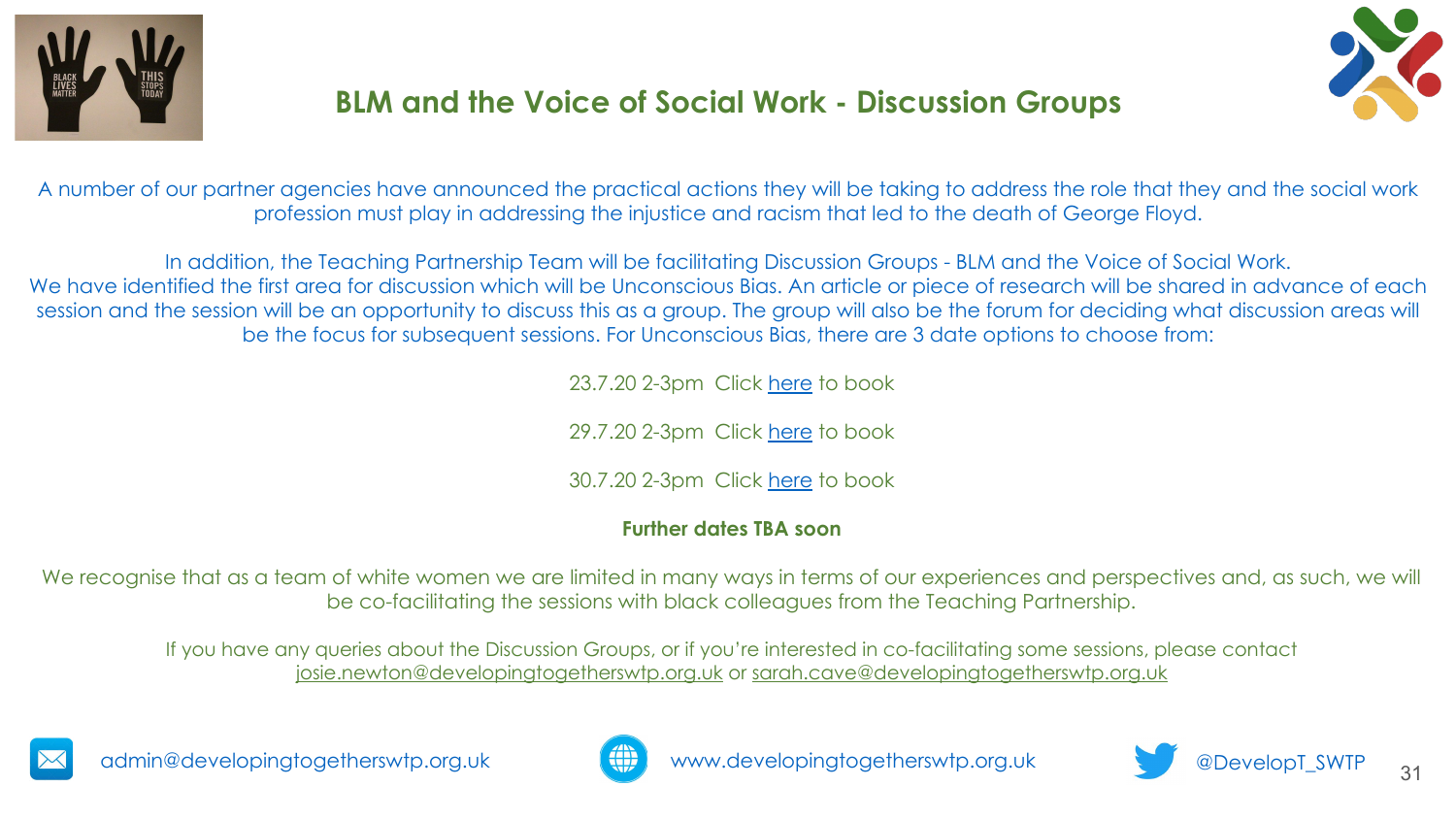



The Teaching Partnership Team have recently co-facilitated a number of 'BLM & the Voice of Social Work' discussion groups. After reviewing the feedback from the first 3 groups, and putting a call out for more volunteers to lead on these, we have identified dates for 3 future groups.

An article, piece of research, image or video will be shared and the session will be an opportunity to discuss this as a group. Constructive feedback and themes emerging from the discussion will be shared with senior management across the Partnership.

| 17.11.20 | 10am-11:30am | Click here to book                                                    |
|----------|--------------|-----------------------------------------------------------------------|
| 08.12.20 | 2:30pm-4pm   | Click here to book (part of a weeklong social work celebration event) |
| 20.01.21 | 2pm-3:30pm   | Click here to book                                                    |

We recognise that as a team of white women we are limited in many ways in terms of our experiences and perspectives and, as such, we will be co-facilitating the sessions with black colleagues from the Teaching Partnership.

If you have any queries about the Discussion Groups, please contact josie.newton@developingtogetherswtp.org.uk or sarah.cave@developingtogetherswtp.org.uk





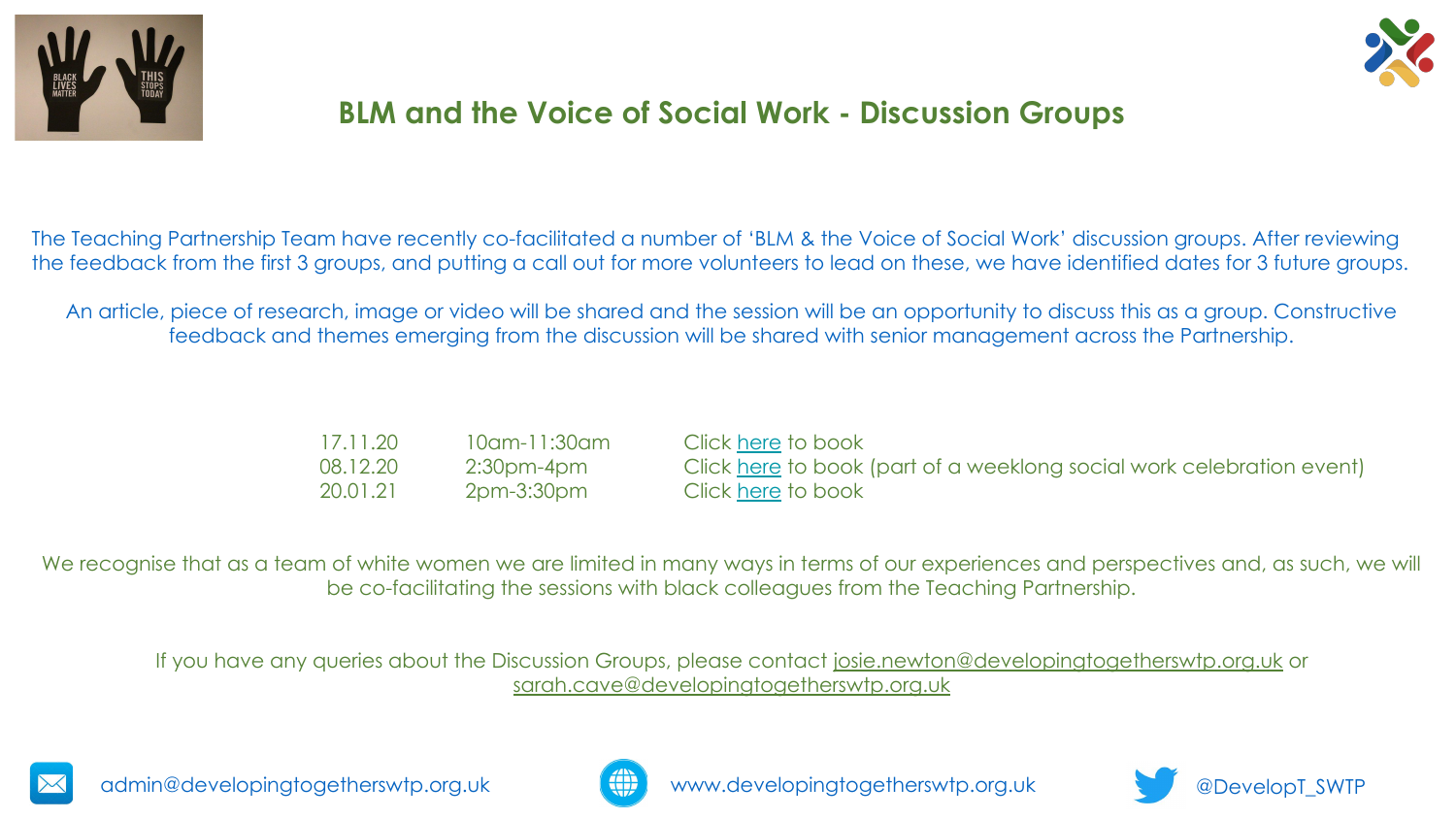



### **BASW: Anti-Racism in Social Work with Wayne Reid**

We are pleased to announce that Wayne Reid, BASW England Professional Officer & Social Worker, will be 'visiting' us to deliver an online presentation on Anti-Racism in Social Work. This presentation is aimed at practitioners, managers and senior leaders and explores the history of atrocities and brutalities endured by the global Black community and the relevance of anti-racism in social work. There will be the opportunity to engage and ask questions.

| 29.9.20 | $9:15$ am - 12:30pm | <b>Click here to book</b> |
|---------|---------------------|---------------------------|
| 30.9.20 | $1:15$ pm - 4:30pm  | <b>Click here to book</b> |

**The session will be delivered via Zoom and there are 2 date options to choose from; please sign up to one date only.** 

**Please cancel your place in good time if you can no longer attend so that someone on the waiting list can be given the chance to attend.**



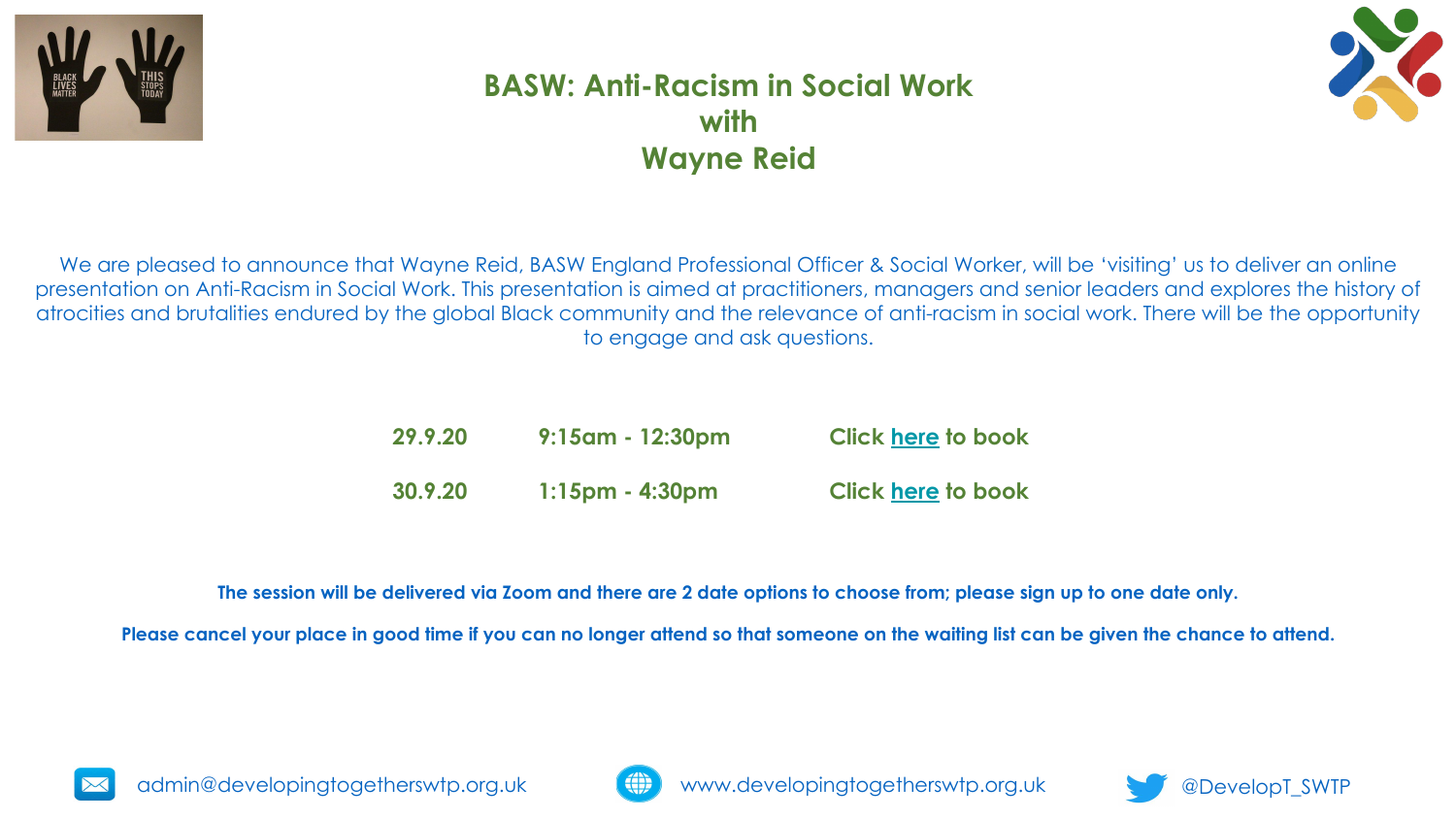

A number of our partner agencies have announced the practical actions they will be taking to address the role that they and the social work profession must play in addressing the injustice and racism that led to the death of George Floyd. To support this, the Teaching Partnership Team are continuing to facilitate Discussion Groups - BLM and the Voice of Social Work.

After a brief presentation from the facilitators, you will have the opportunity to discuss the topic in small groups. You will be invited to share feedback from these small groups, which may highlight learning that could support this organisation, to continue to develop their anti-racist commitment. This can be fed back to managers.

Please see following pages for full details on the planned themes for each session, as well as the links to book.

All sessions will be led and co-facilitated by colleagues from across the Teaching Partnership, and Nashan Wilson, Sutton's Anti-Racist Practice Lead. They will be supported by Josie Newton and Sharon Evans, the Teaching Partnership's Practice Consultants.

If you have any queries about the Discussion Groups, or if you're interested in leading/co-facilitating future sessions, please contact [josie.newton@developingtogetherswtp.org.uk](mailto:josie.newton@developingtogetherswtp.org.uk)

**All sessions will be interactive online sessions on Zoom. Links will be sent out to those signed up in advance of the event.**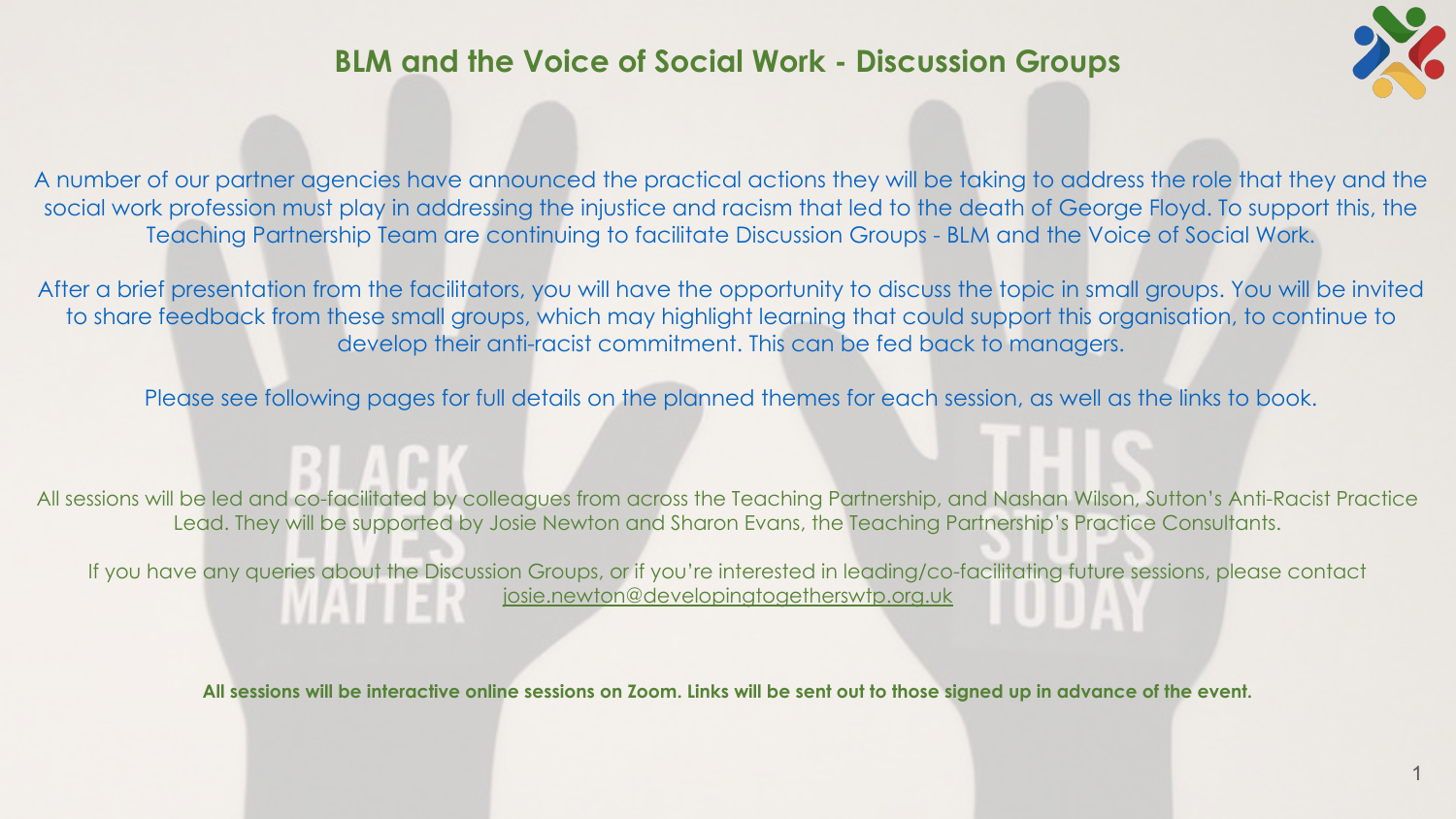

| <b>Date and Time</b>           | <b>Theme</b>                                                                                                                                                                                                                                                                   | <b>Facilitators</b>                       | <b>Booking</b>               |
|--------------------------------|--------------------------------------------------------------------------------------------------------------------------------------------------------------------------------------------------------------------------------------------------------------------------------|-------------------------------------------|------------------------------|
| 20 April 2021<br>$2 - 3.30$ pm | The 'Problem' Woman of Colour, and Trauma<br>This session focuses on racial trauma and the<br>association with an image, that illustrates a journey<br>for the 'problem' woman of colour, in the workplace.                                                                    | Cynthia<br>Kelchure-Cole<br>Nashan Wilson | click here to<br>book        |
| 1 June 2021<br>$2 - 3:30pm$    | Am I privileged? How can I use privilege to help<br>others?<br>This session will hope to remove the taboo of<br>privilege, raise your awareness to tackle privilege<br>blindness and give you hints and tips of how to<br>appropriately use your own privilege to help others. | Nashan Wilson<br>Christine Sadler         | click here to<br><u>book</u> |
| 3 August 2021<br>$2 - 3:30pm$  | <b>Working with Dual-heritage families: What is working?</b><br><b>What isn't working?</b><br>Within Social Work we work and celebrate diversity,<br>but are we working accurately and respectfully with<br>those from dual-heritage families?                                 | Andrea Bryant<br>Nashan Wilson            | click here to<br>book        |